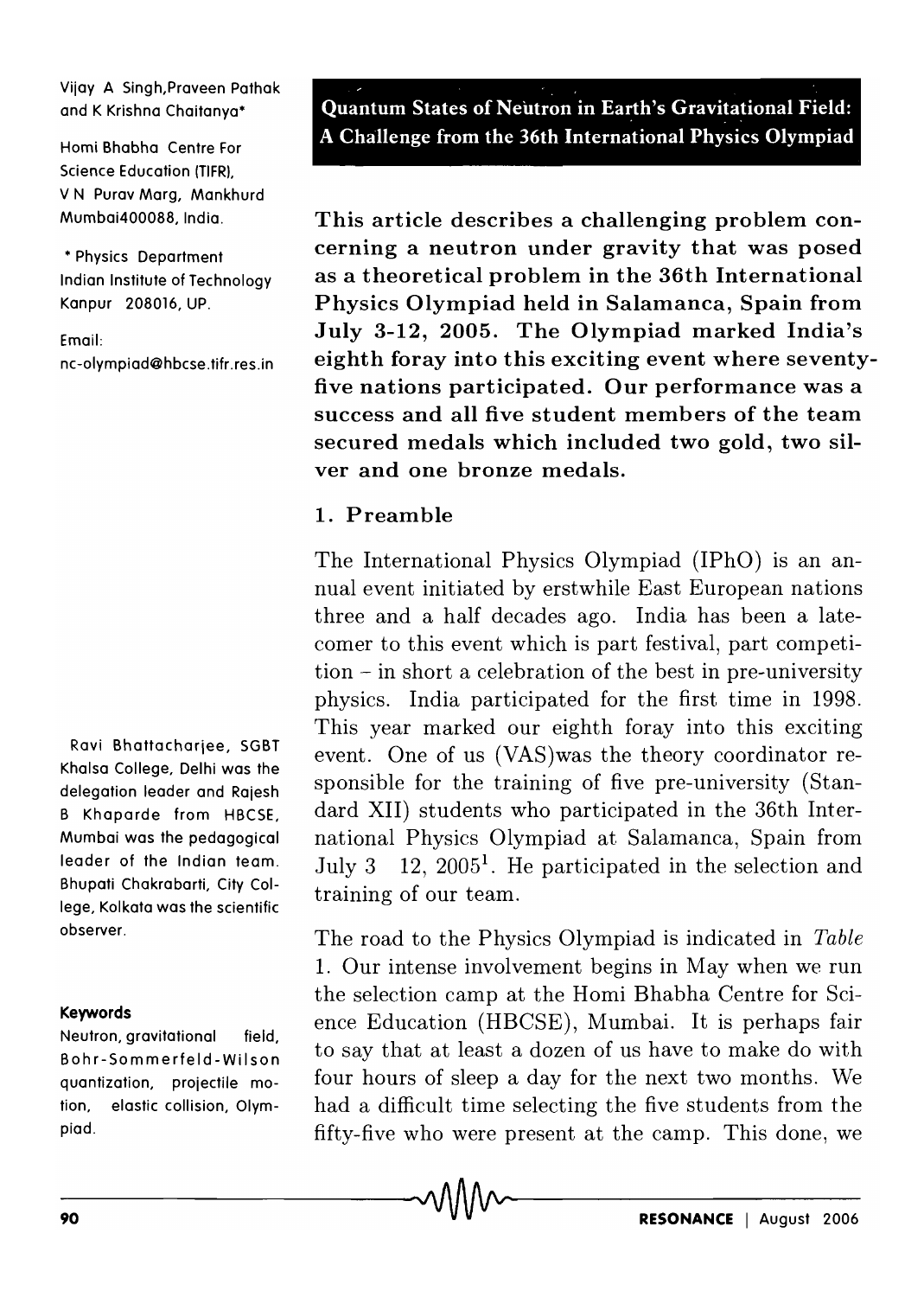| No. | Exam                  | <b>Duration</b> | Date      | <b>Participants</b> | Assoc.          |
|-----|-----------------------|-----------------|-----------|---------------------|-----------------|
|     | <b>NSEP</b>           | $2.5$ hrs       | Nov./Dec. | >30,000             | <b>IAPT</b>     |
| 2.  | <b>INPhO</b> (Theory) | 4 hrs           | Jan. end  | 250                 | IAPT + HBCSE    |
| 3.  | <b>OCSC</b>           | 10 days         | May-June  | 55                  | <b>HBCSE</b>    |
| 4.  | <b>IPhO-PDT</b>       | 10 days         | July      | 5                   | <b>HBCSE</b>    |
| 5.  | IPhO                  | $10h$ rs        | July      | > 350               | Inth. location! |
|     |                       |                 |           |                     |                 |

NSEP - National Standard Examination in Physics (An annual nationwide examination conducted by the voluntary body, IAPT). INPhO - The Indian National Physics Olympiad (Exam) (An annual national level examination conducted jointly by HBCSE and IAPT). OCSC - Orientation Cum Selection Camp (This is run for about ten days in May-June at HBCSE with the help of a national pool of physics Faculty). IAPT - The Indian Assoction of Physics teachers ( A voluntary organition of physics teachers active for over 20 years). HBCSE - The Homi Bhabha Centre for Science Education (National Centre set up by TIFR in Mumbai, India). IPhO - The International Physics Olympiad (Exam) (An annual examination in which seventy-five nations participated at Salamanca, Spain in 2005).

conducted a pre-departure training  $(PDT)$  for the five Table 1. The Road to the students before flying them to Spain for the IPhO. More Physics Olympiad. details of the history, procedure, and preparation can be found elsewhere [1,2].

The examination consists of two components: experiment and theory. Each component is of five hours duration. The theory component consists of three questions each of ten points. The experimental component carries a weight age of 20 points. As mentioned above, our efforts were met with a fair degree of success. We secured two gold, two silver and one bronze medals. In short, each one of our five participants secured a medal. One student (N Tejaswi Venumadhav) missed gold only by 0.2 points. A total of seventy-five nations participated in this event.

# 2. Quantum Effects of Gravity: The Problem

The problem posed in the 36th International Physics Olympiad happens to be a front line research problem. It was based on the work of V V Nesvizhevsky *et al.*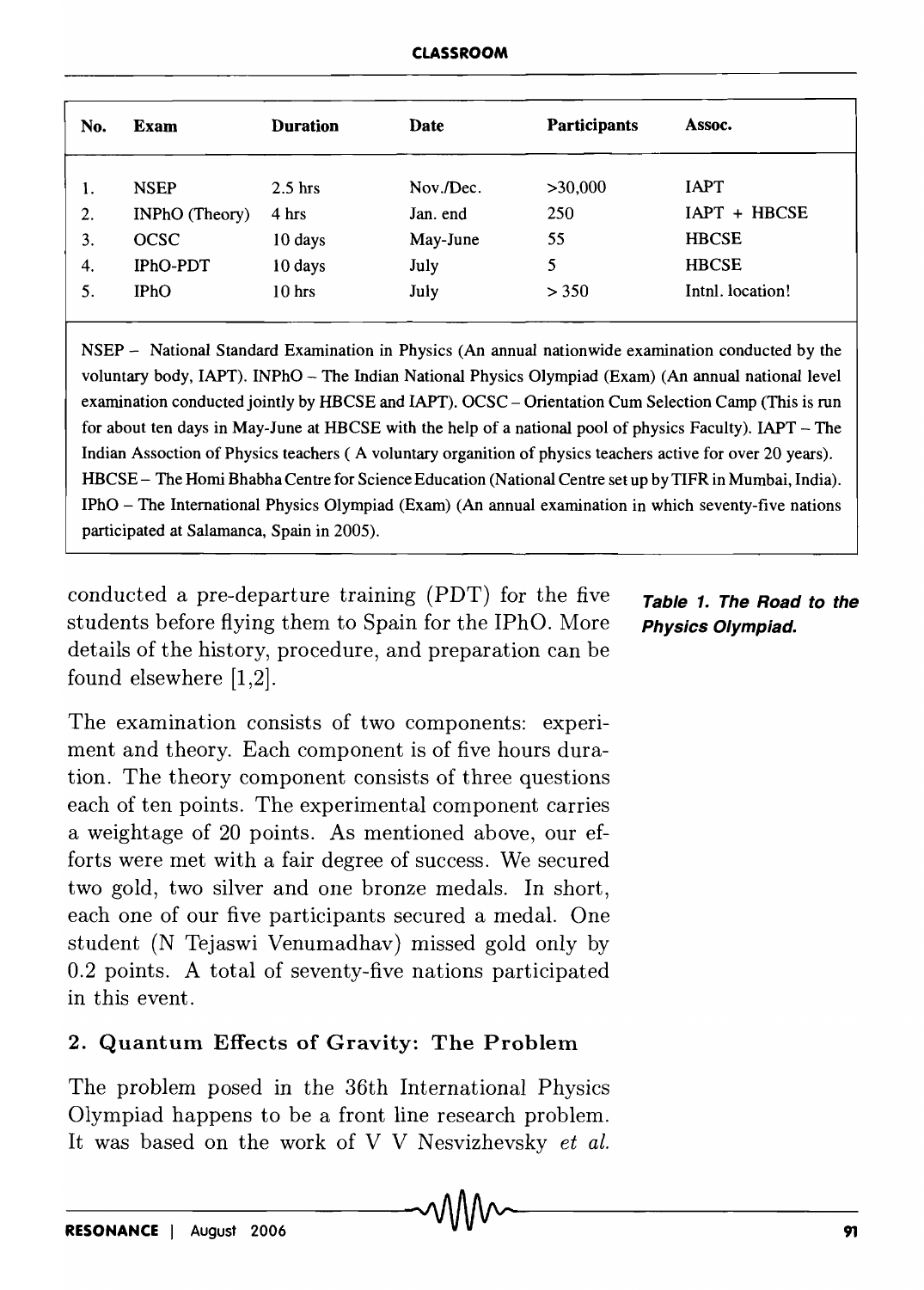| No. | <b>Name</b>            | <b>Place</b> | <b>Points</b> | Medal         |
|-----|------------------------|--------------|---------------|---------------|
| 1.  | Piyush Srivastava      | Allahabad    | 47.4/50       | Gold          |
| 2.  | Sameer Madan           | Panchkula    | 45.4/50       | Gold          |
| 3.  | N Tejaswai Venumadhav  | Hyderabad    | 44.8/50       | <b>Silver</b> |
| 4.  | M Hema Chandra Prakash | Hyderabad    | 41.6/50       | <b>Silver</b> |
| 5.  | Arjun Radhakrishna     | Bangalore    | 36.1/50       | <b>Bronze</b> |

**Table 2. Results ofthe 36th International Physics Olympiad.**  and involved an international collaboration between France, Russia and Germany. Their work was published as an article in *Nature* (2002) [3] and *Physical Review* D, (2003) [4]. The fact that it was posed at the international physics olympiad and was successfully solved by a number of higher secondary school students is a reflection of the very high standard at the physics olympiad. This problem involves the quantum effects of gravity. A

neutron is projected to fall under gravity and it is confined using mirror and absorber arrangement (see *Figure* 1). An application of the Bohr-Sommerfeld-Wilson quantization rule [5,6] yields surprising results: (i) Only discrete energy levels are allowed for the neutron. (ii) Only discrete projection heights are possible. The latter effect is space-quantization in a literal sense [7].

The problem is presented in an abbreviated form to make it suitable for presentation as an article. We shall discuss the solution in a formal fashion without getting into distracting "numerics" The readers are however encouraged to look up the original papers [3,4] as well as investigate other problems of 36th International Physics Olympiad [8].

As mentioned earlier, a group of physicists reported the experiment in which neutrons moving horizontally were allowed to fall towards a horizontal surface (mirror), where they bounced back elastically up to the initial height repeatedly until they encountered a detector.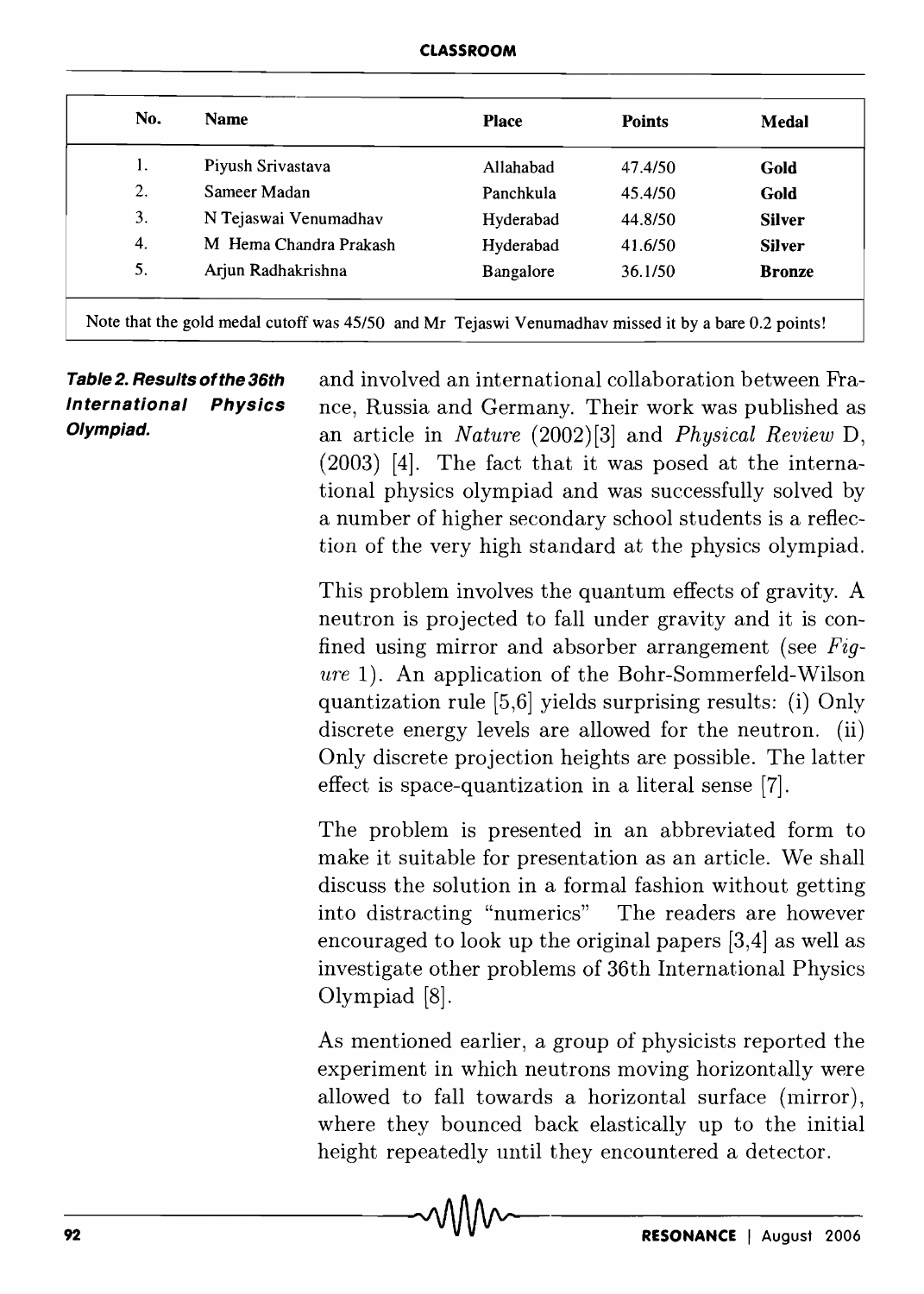

**Figure 1. Schematic diagrams of the experiment: (a) The arrangement. (b) Illustration of the parameters employed in the text.** 

The setup of the experiment is sketched in *Figure* 1. It consists of the opening C, the neutron mirror M (at height  $z = 0$ ), the neutron absorber A (at height  $z =$ *H* and with length *L)* and the neutron detector D. The beam of neutrons flies with constant horizontal velocity component  $v_x$  from C to D through the cavity between A and M. All the neutrons that reach the surface of A are absorbed and disappear from the experiment. Those that reach the surface of M are reflected elastically. The detector D counts the transmission rate  $N(H)$ , that is the total number of neutrons that reach D per unit time.

The neutrons enter the cavity with a wide range of positive and negative vertical velocities,  $v_z$ . Once in the cavity, they are confined between the mirror below and the absorber above. Next we enumerate the problem in steps.

1. Compute classically the range of vertical velocities  $v_z(z)$  of those neutrons which on entering at a height *z,* can arrive at the detector D. Assume that *L* is sufficiently large.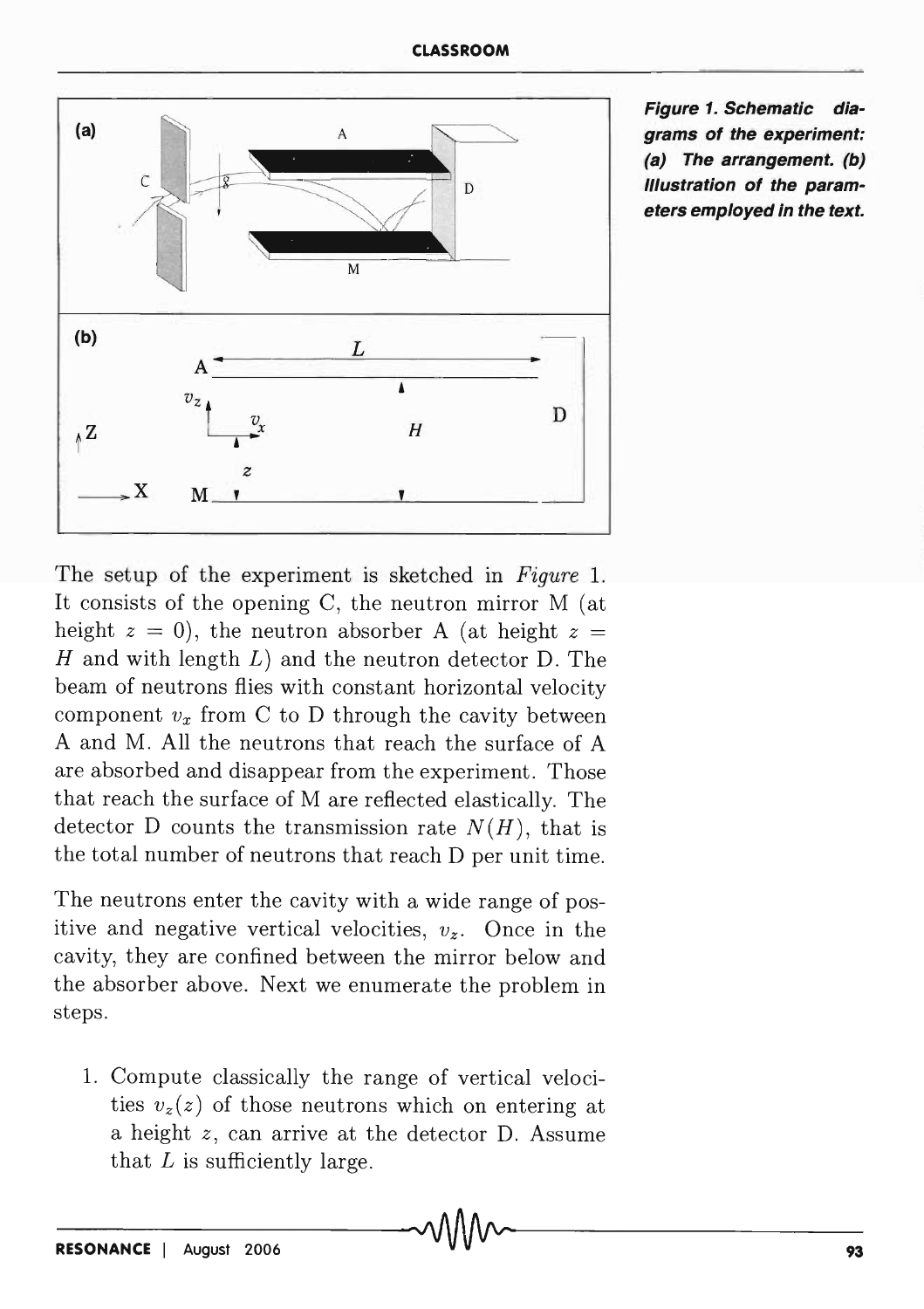**Figure 2. Plot of probability density of neutrons per unit time, per unit vertical velocity and per unit height. Here** 

$$
v_{z0}=\sqrt{2g(H-z)}
$$



- 2. Calculate classically the minimum length *Lc* of the cavity which ensures that all neutrons outside the previously computed velocity range are absorbed. Use  $v_x = 10.0 \text{ ms}^{-1}$  and  $H = 50.0 \mu \text{m}$ .
- 3. Compute the classical neutron transmission rate  $N_c(H)$  assuming that neutrons arrive at the cavity with vertical velocity  $v_z$  and at height z. We assume that all values of  $v_z$  and  $z$  are equally probable. The constant number of neutrons (per unit time, per unit velocity, per unit height) that enter the cavity with vertical velocity  $v_z$  and at height  $z$ is represented by  $\rho$  (see *Figure 2*).  $N(H)$  is measured at D. Classically we expect that it increases monotonically with  $H$
- 4. The experimental results obtained by that group disagree with the above classical predictions, showing instead that the value of  $N(H)$  experiences sharp increases when *H* crosses some critical heights  $H_1$ ,  $H_2$  etc. (see *Figure* 3). In other words, the experiment showed that the vertical motion of neutrons bouncing on the mirror is quantized.

The Bohr-Sommerfeld-Wilson quantization rule [5,6] states that

$$
\oint p_z dz = nh, \quad (n = 1, 2, 3 \quad .)
$$

where  $h$  is Planck's constant,  $p_z$  is the vertical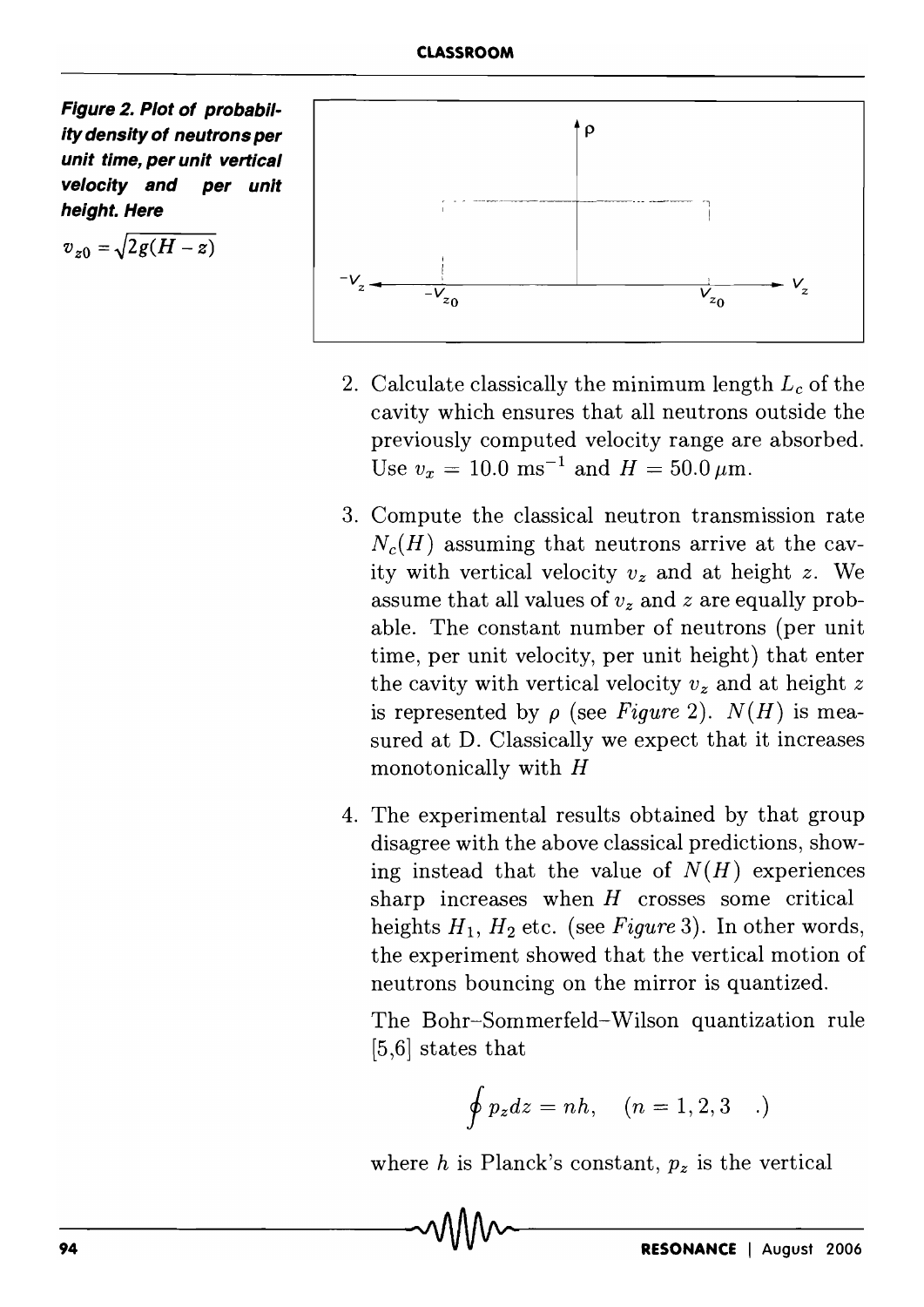

**Figure 3. Plot N(H) of neutrons, observed experimentally by Grenoble group showing that the value of N(H) experiences a sharp increase when H crosses some critical**  *heights H., H., etc. Solid* **smooth curve corresponds to the classical dependence N<sub>c</sub>** (H) (see **equation (4) on p.98).** 

component of the momentum and the symbol  $\oint$ covers one whole bouncing cycle. Only neutrons with these quantized values are allowed in the cavity.

Obtain the expression for discrete heights  $H_n$  and energy levels  $E_n$ , associated with the vertical motion, using the Bohr-Sommerfeld-Wilson quantization condition. Give the numerical result for  $H_1$ in  $\mu$ m and for  $E_1$  in eV

5. The uniform initial distribution  $\rho$  of neutrons at the entrance changes during the flight through a long cavity into the step like distribution detected at D (see *Figure* 3). We consider for simplicity the case of a long cavity with  $H < H_2$ . Classically, all neutrons with energies in the earlier considered range were allowed through it, while quantum mechanically only electrons of energy  $E_1$  are permitted. According to the Heisenberg uncertainty principle, this reshuffling requires a minimum time of flight.

Estimate the minimum time of flight  $t_q$  and the minimum length  $L_q$  of the cavity needed to observe the first sharp increase in the number of neutrons at D. Use  $v_x = 10.0 \text{ ms}^{-1}$ .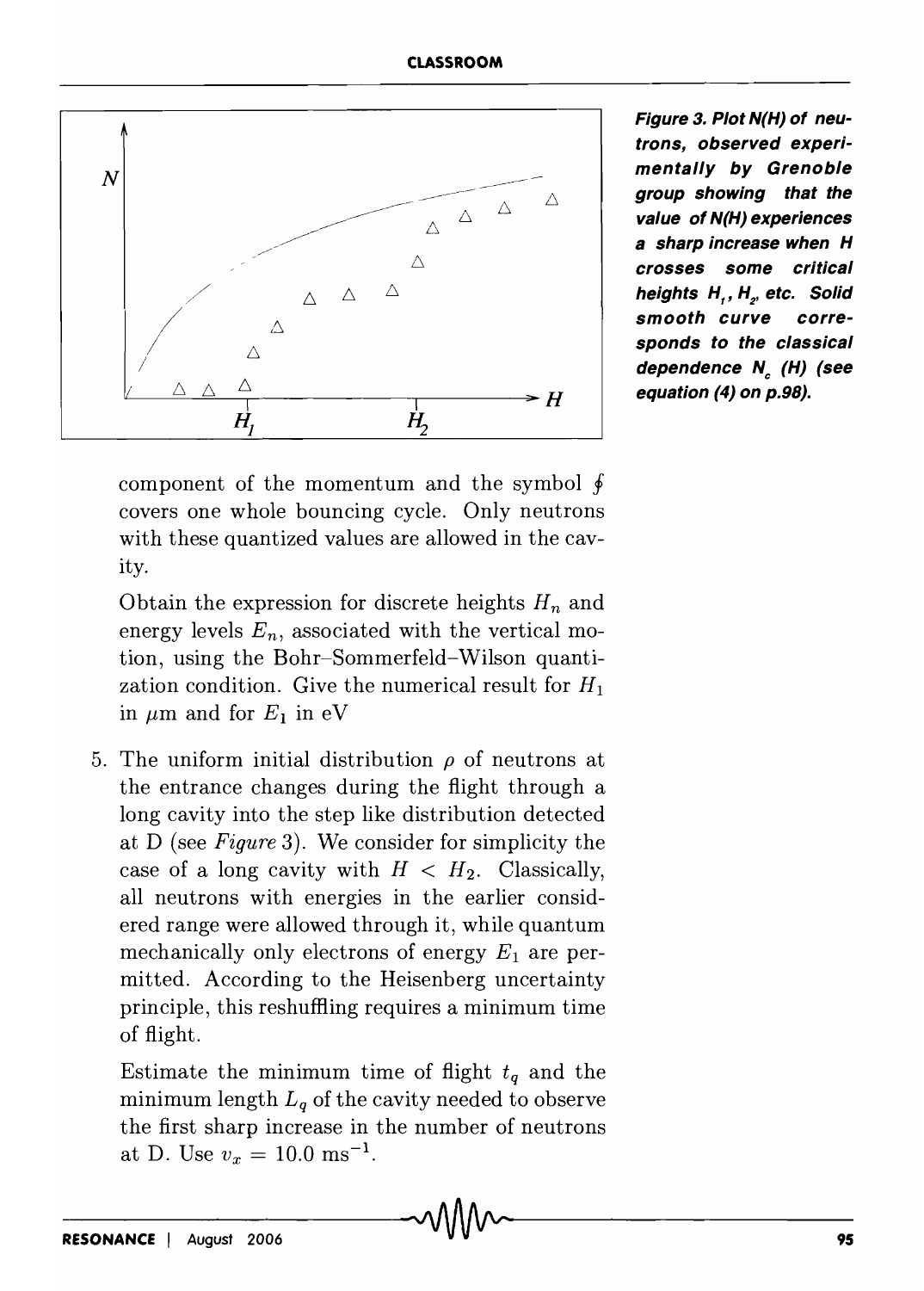6. In quantum theory, the number of neutrons per unit time per unit height for a long enough cavity and  $H > H_1$ , is given by

$$
I(z) = \begin{cases} TE_1 \rho / p_z(z) & \text{if } z < H_1 \\ 0 & \text{otherwise} \end{cases}
$$

where *T* is a dimensionless constant.

Compute the quantum rate  $N_q(H)$  for cavity heights *H* between 0 and  $H_2$  and compare with  $N_c(H_1)$ .

### 3. **Solution**

1. We assume that L is much larger than any other length in the problem.

Since the energy of the particle is conserved, so  
\n
$$
\frac{1}{2}mv_x^2 + \frac{1}{2}mv_z^2 + mgz = \frac{1}{2}mv_x^2 + \frac{1}{2}mv_z^2 + mgz,
$$

where *z* is the height at which the neutron enters the cavity and *Z* is the displacement along z-axis during its motion under gravity. Note  $m$  is the mass of one neutron and *g* is the gravitational acceleration.

Maximum height which a neutron can reach is *H*  and at  $Z = H$  vertical speed must be zero. Only those neutrons will reach the detector D, which cannot cross this height. Thus, conservation of energy implies

$$
\frac{1}{2}mv_x^2 + \frac{1}{2}mv_z^2 + mgz \le \frac{1}{2}mv_x^2 + 0 + mgH,
$$
  
i.e.,  $v_z^2 \le 2g(H - z)$ .

So the allowed values of  $v<sub>z</sub>$  are in the range,

$$
-\sqrt{2g(H-z)} \le v_z \le \sqrt{2g(H-z)}.\tag{1}
$$

Alternatively we can also obtain the above result by kinematics.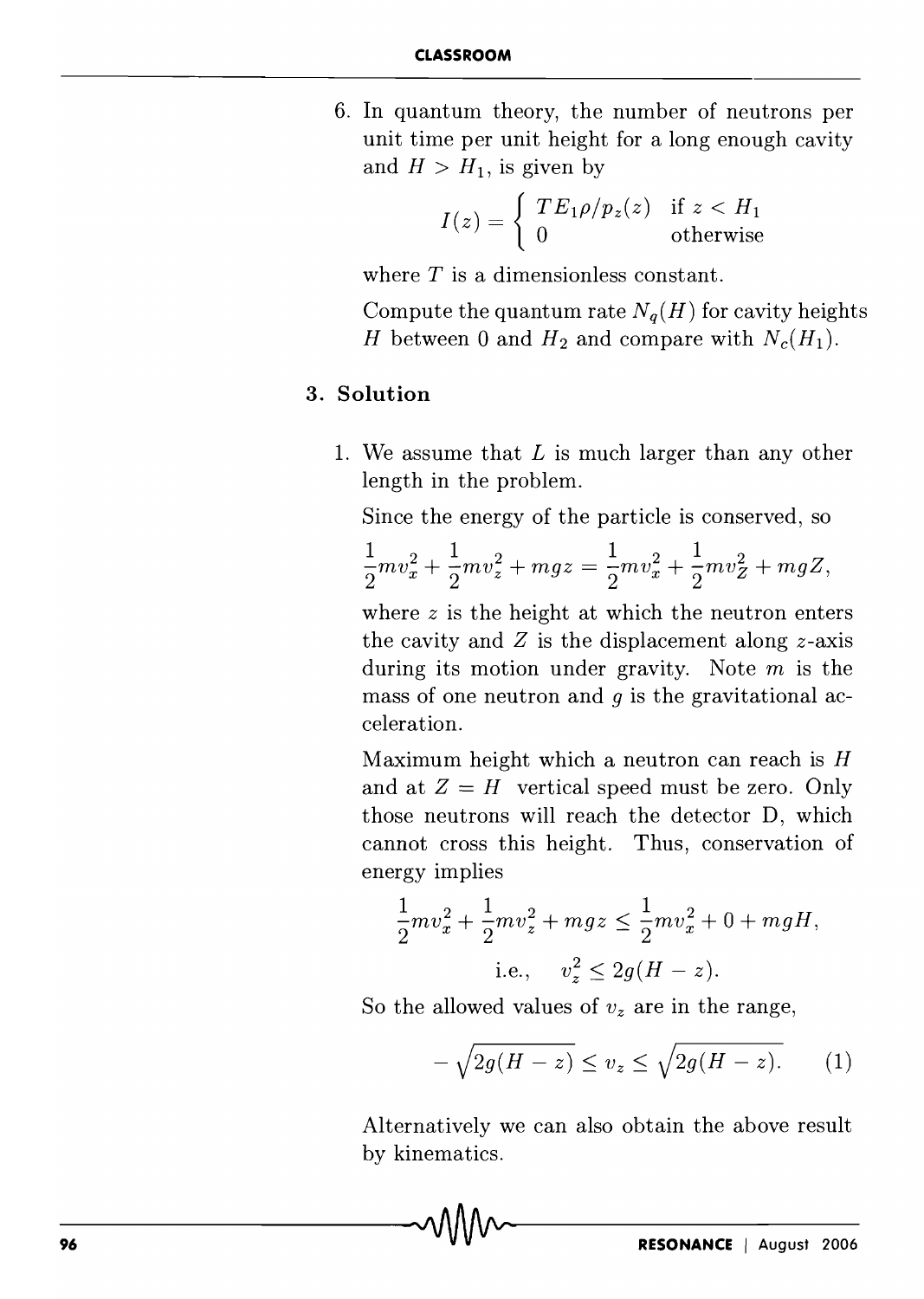2. To obtain the critical length we assume the worst case scenario. Let the neutron be projected from  $z = H$  and with downward velocity of  $\sqrt{2gH}$  It reaches the detector after the first full bounce and its transit time is

$$
t=2\sqrt{\frac{2H}{g}}.
$$

Then the critical length is

$$
L_c = v_x t
$$
  
=  $2v_x \sqrt{\frac{2H}{g}}$ . (2)

Substituting the given values, we obtain

$$
L_c = 6.39
$$
 cm. (3)

Similarly, for upward velocities  $v_z > \sqrt{2g(H - z)}$ , this maximum transit time will be almost half of the time obtained for downward velocities. So in this case, after calculation we can obtain  $L_c =$ 3.19 cm. So, the minimum length *Lc* of the cavity to ensure that all neutrons outside the velocity range given by (1) are absorbed is 6.39 em.

3. For the allowed  $v_z$  values (see equation (1)), classical rate of neutrons entering the cavity is equal to the number of neutrons detected at D. If we assume a uniform probability for all allowed  $v<sub>z</sub>$  values (see *Figure* 2), then for neutrons entering the cavity between heights *z* and  $z + dz$ , the number  $dN_c(H)$  reaching the detector per unit time is

$$
dN_c(H) = \rho \times 2\sqrt{2g(H-z)} \times dz.
$$

Hence the total number of neutrons is obtained by integrating over all possible heights

$$
N_c(H) = \int_0^H 2\rho \sqrt{2g(H-z)} dz,
$$
  

$$
N_c(H) = \frac{4}{3} \rho H \sqrt{2gH}
$$
 (4)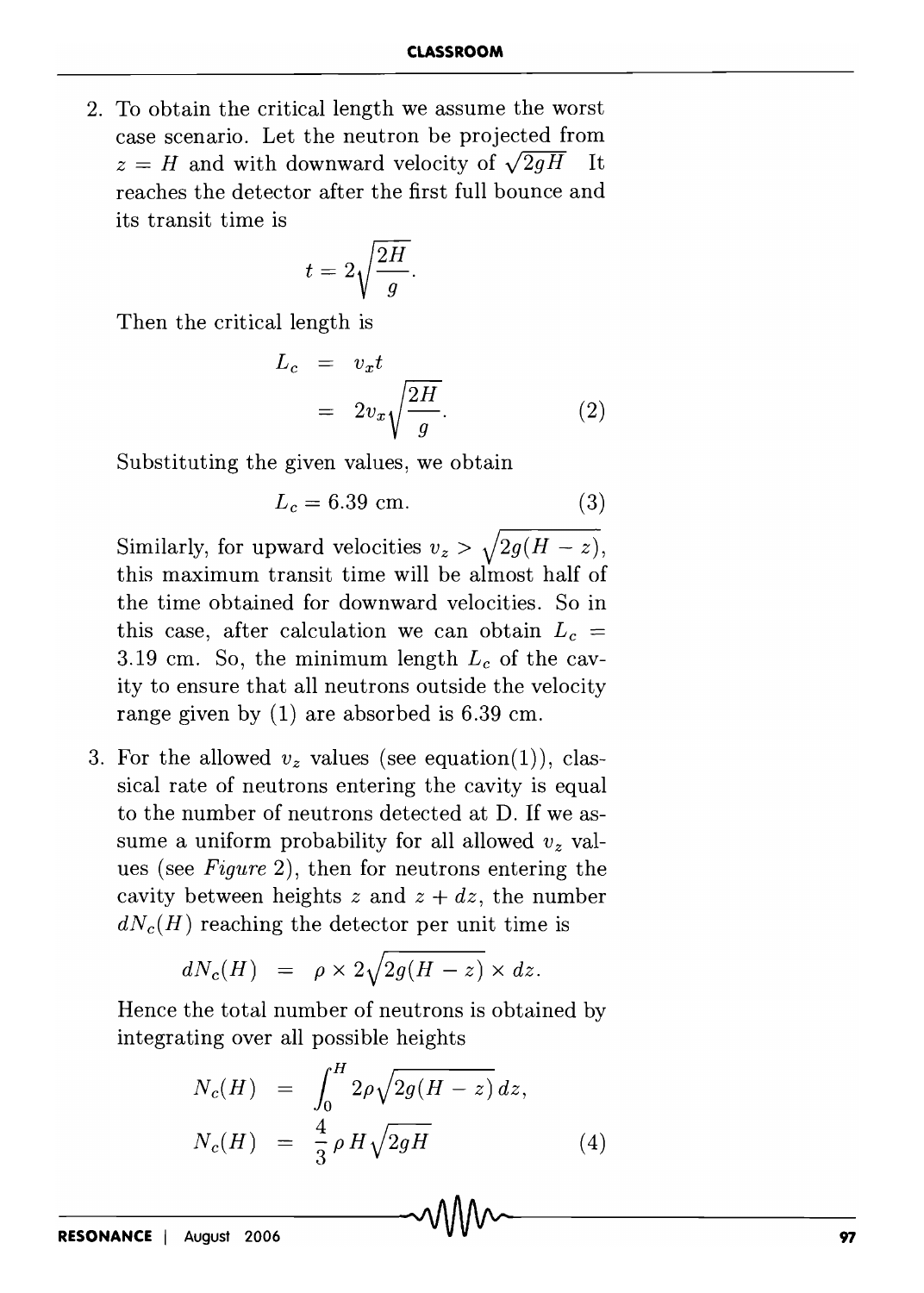Solid smooth curve of *Figure* 3 depicts the plot of  $N_c(H)$  versus *H* 

4. As suggested, the Bohr-Sommerfeld-Wilson quantization condition states that

$$
\oint p_z dz = nh,
$$
  $(n = 1, 2, 3...),$ 

where the symbol  $\oint$  covers one whole bouncing cycle. Thus for a neutron bouncing off a perfect reflector, we obtain its quantized states, by employing this Bohr-Sommerfeld-Wilson quantization condition

$$
2\int_o^{H_n} m\sqrt{2g(H_n-z)}dz = nh.
$$

After carrying out integration,

$$
H_n = \left(\frac{3h}{4m\sqrt{2g}}\right)^{2/3} \times n^{2/3} \tag{5}
$$

And energy is given by,

$$
E_n = mgH_n = mg \left(\frac{3h}{4m\sqrt{2g}}\right)^{2/3} \times n^{2/3} \tag{6}
$$

Substituting the values for  $h$ ,  $g$  and the neutron mass  $m = 1.67 \times 10^{-27}$  kg, for  $n = 1$  we obtain,

$$
H_1 = 16.50 \,\mu\text{m},\tag{7}
$$

$$
E_1 = 1.69 \times 10^{-12} \text{ eV}.
$$
 (8)

This energy corresponds to a temperature  $\approx 2.0 \times$  $10^{-8}$  K. Thus we need a source of ultra-cold neutrons. Here we can note some interesting points:

(a) The height  $H_1$  is of the same order as the cavity height  $H = 50.0 \ \mu \text{m}$ . This opens up the possibility of observing spatial quantization.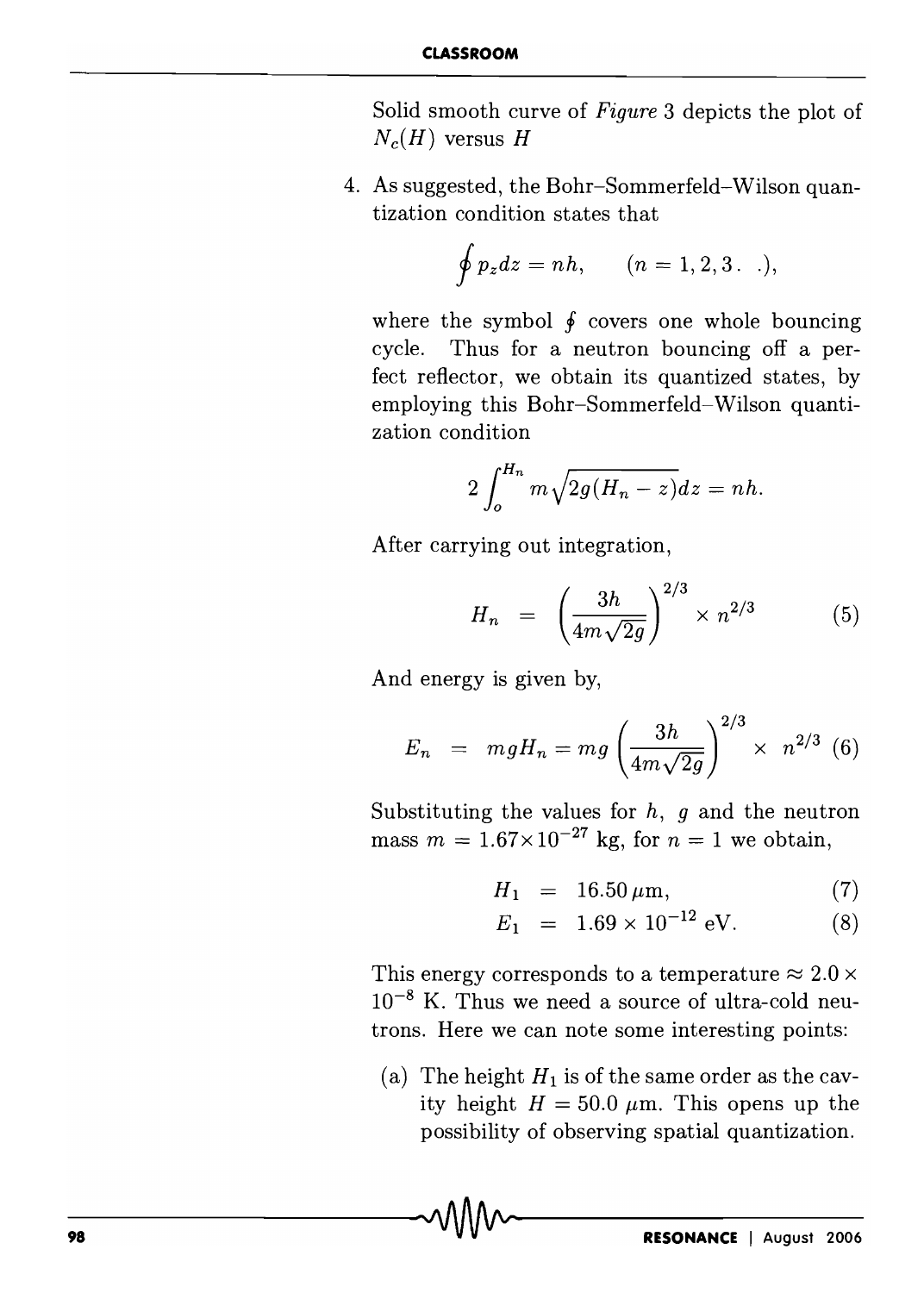- (b) The dependence of energy on *n* is fractional  $(\propto n^{2/3})$ . This is distinct from the hydrogen atom  $(\alpha -1/n^2)$ , the harmonic oscillator  $(\alpha$ *n*) and the particle in a box  $(\propto n^2)$ . Note that the exact solution based on the Schrodinger equation yields  $E_n \propto \left(n - \frac{1}{4}\right)^{2/3}$  [4].
- (c) The transition from  $n = 2$  to  $n = 1$  will yield a photon of wavelength  $1.24 \times 10^6$  m which belongs to ULF (Ultra Low Frequency) radio range.
- 5. Using Heisenberg Uncertainty Principle,

$$
\begin{array}{rcl}\n\triangle E \triangle t & \simeq & \frac{\hbar}{2}, \\
\triangle t & \simeq & \frac{\hbar}{2 \triangle E}\n\end{array}
$$

From equation (8),  $\Delta E \simeq 10^{-12}$  eV So  $\Delta t \simeq$  $0.5 \times 10^{-3}$  s.

Therefore estimated value of  $t_q$  is 0.5 ms and  $L_q =$  $v_x t_q = 0.5$  cm.

Thus the cavity length needs to be at least half a centimeter for the quantum jump in the neutrons to be observed.

6. For  $H < H_1, N_q = 0$ . For  $H_2 > H > H_1$ ,

$$
dN_q = I(z) dz.
$$
  
\n
$$
N_q = \int_0^H I(z) dz
$$
  
\n
$$
= TE_1 \rho \int_0^{H_1} \frac{1}{p_z} dz
$$
  
\n
$$
= \frac{2 TE_1 \rho}{m} \sqrt{\frac{H_1}{2g}}.
$$

$$
N_q(H) = \begin{cases} 0 & H < H_1 \\ \frac{2TE_1\rho}{m} \sqrt{\frac{H_1}{2g}} & H_1 < H < H_2 \end{cases}
$$